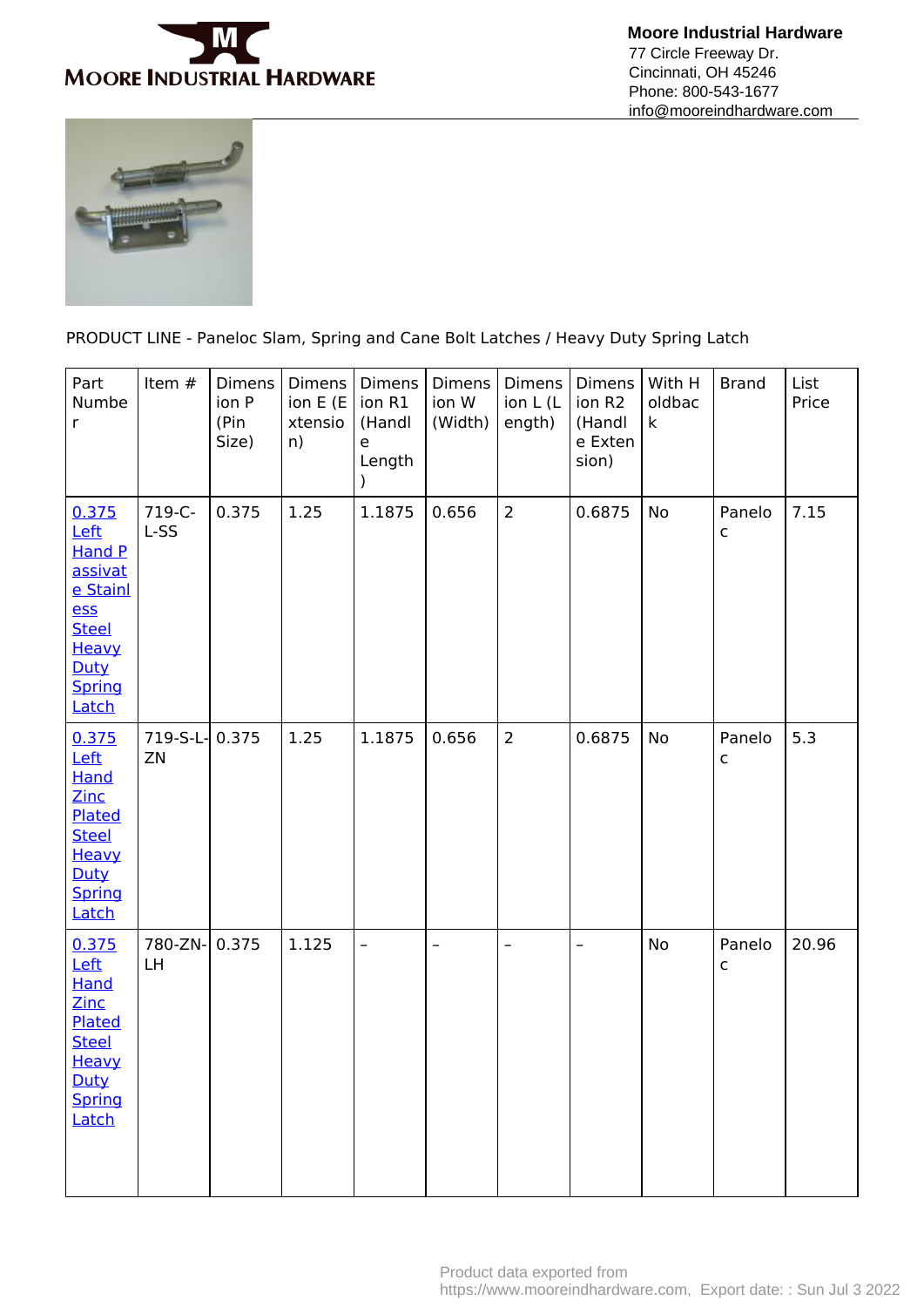| Part<br>Numbe<br>r                                                                                                                     | Item #                | Dimens<br>ion P<br>(Pin<br>Size) | Dimens  <br>ion E (E<br>xtensio<br>n) | Dimens<br>ion R1<br>(Handl<br>e<br>Length | Dimens<br>ion W<br>(Width) | <b>Dimens</b><br>ion L (L<br>ength) | Dimens<br>ion R2<br>(Handl<br>e Exten<br>sion) | With H<br>oldbac<br>$\mathsf k$ | <b>Brand</b>           | List<br>Price |
|----------------------------------------------------------------------------------------------------------------------------------------|-----------------------|----------------------------------|---------------------------------------|-------------------------------------------|----------------------------|-------------------------------------|------------------------------------------------|---------------------------------|------------------------|---------------|
| 0.375<br><b>Right</b><br>Hand P<br>assivat<br>e Stainl<br>ess<br><b>Steel</b><br>Heacy<br>Duty<br>Spring<br>Latch                      | 719-C-<br>R-SS        | 0.375                            | 1.25                                  | 1.187                                     | 0.656                      | $\overline{2}$                      | 0.687                                          | No                              | Panelo<br>$\mathsf{C}$ | 7.15          |
| 0.375<br><b>Right</b><br><b>Hand P</b><br><u>assivat</u><br>e Stainl<br>ess<br><b>Steel</b><br>Heavy<br>Duty<br><b>Spring</b><br>Latch | 719-C-<br>R-SS-<br>HB | 0.375                            | 1.25                                  | 1.187                                     | 0.656                      | $\overline{2}$                      | 0.687                                          | Yes                             | Panelo<br>c            | 9.9           |
| 0.375<br><b>Right</b><br><b>Hand</b><br><b>Zinc</b><br>Plated<br><b>Steel</b><br><b>Heavy</b><br>Duty<br><b>Spring</b><br><b>Latch</b> | 719-S-<br>$R-ZN$      | 0.375                            | 1.25                                  | 1.187                                     | 0.656                      | $\overline{2}$                      | 0.687                                          | No                              | Panelo<br>c            | 5.3           |
| 0.375<br><b>Right</b><br><b>Hand</b><br><b>Zinc</b><br>Plated<br><b>Steel</b><br>Heavy<br>Duty<br>Spring<br>Latch                      | 780-ZN                | 0.375                            | 1.125                                 | $\overline{\phantom{a}}$                  | $\qquad \qquad -$          | $\qquad \qquad -$                   | $\overline{\phantom{a}}$                       | No                              | Panelo<br>c            | 20.96         |
| 0.375<br>Unasse<br>mbled<br>Zinc<br>Plated<br><b>Steel</b><br>Heavy                                                                    | 719-S-<br>U-ZN        | 0.375                            | 1.25                                  | 1.187                                     | 0.656                      | $\overline{2}$                      | 0.687                                          | <b>No</b>                       | Panelo<br>c            | 5.2           |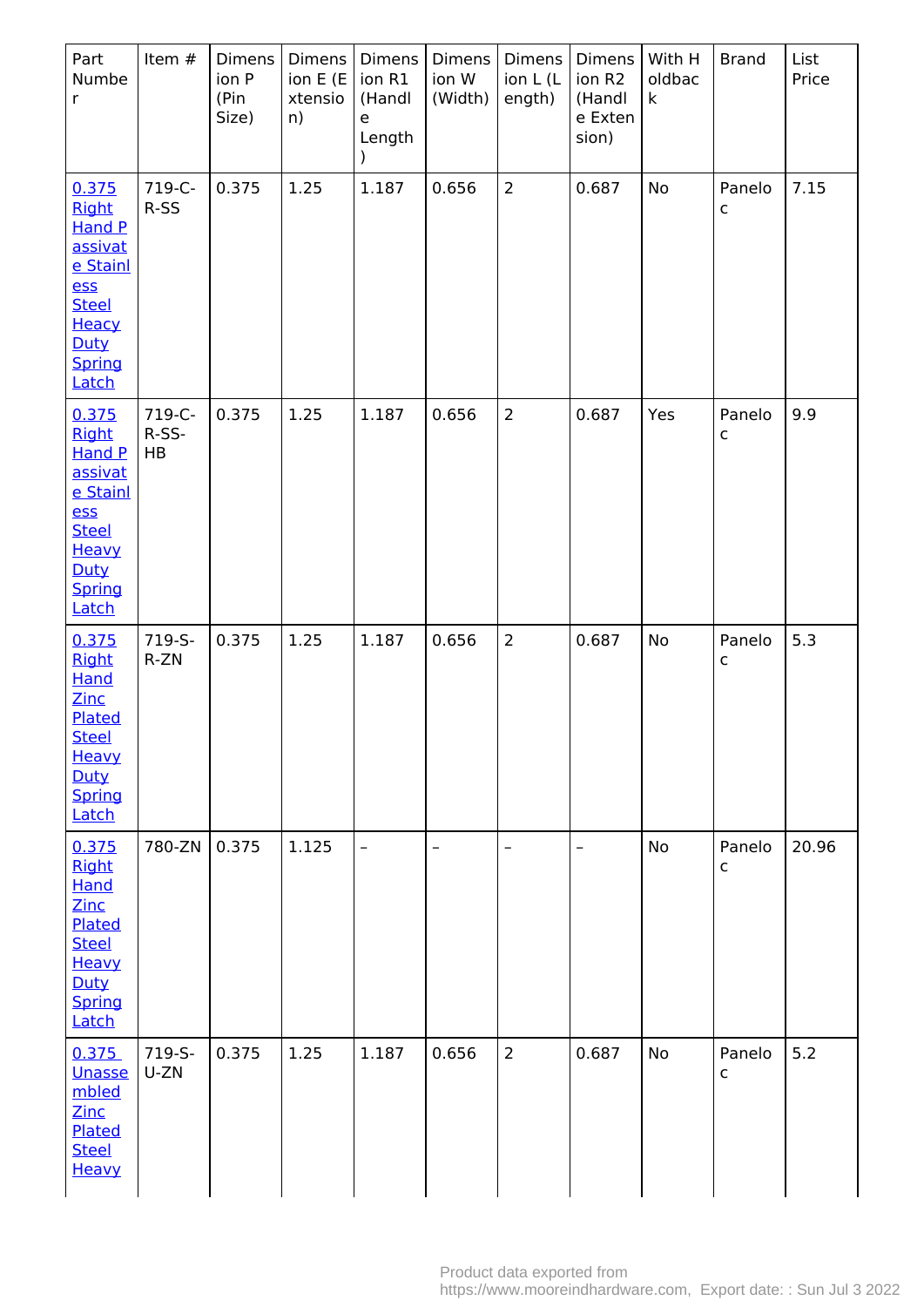| Part<br>Numbe<br>r                                                                                                                              | Item #                | <b>Dimens</b><br>ion P<br>(Pin<br>Size) | Dimens<br>ion E (E<br>xtensio<br>n) | Dimens<br>ion R1<br>(Handl<br>$\mathsf{e}% _{t}\left( \mathsf{e}\right)$<br>Length<br>$\lambda$ | Dimens<br>ion W<br>(Width) | <b>Dimens</b><br>ion L (L<br>ength) | <b>Dimens</b><br>ion R2<br>(Handl<br>e Exten<br>sion) | With H<br>oldbac<br>$\mathsf{k}$ | <b>Brand</b>           | List<br>Price |
|-------------------------------------------------------------------------------------------------------------------------------------------------|-----------------------|-----------------------------------------|-------------------------------------|-------------------------------------------------------------------------------------------------|----------------------------|-------------------------------------|-------------------------------------------------------|----------------------------------|------------------------|---------------|
| Duty<br><b>Spring</b><br>Latch                                                                                                                  |                       |                                         |                                     |                                                                                                 |                            |                                     |                                                       |                                  |                        |               |
| 0.500<br>Left<br><b>Hand P</b><br>assivat<br>e Stainl<br>ess<br><b>Steel</b><br>Heavy<br>Duty<br>Spring<br>Latch                                | 720-C-<br>L-SS        | 0.5                                     | 1.5                                 | 1.218                                                                                           | 0.75                       | $\overline{3}$                      | $\mathbf{1}$                                          | No                               | Panelo<br>$\mathsf{C}$ | 13.42         |
| 0.500<br>Left<br><b>Hand P</b><br>assivat<br>e Stainl<br>ess<br><b>Steel</b><br>Heavy<br>Duty<br>Spring<br>Latch                                | 720-C-<br>L-SS-<br>HB | 0.5                                     | 1.5                                 | 1.218                                                                                           | 0.75                       | $\overline{3}$                      | $\mathbf{1}$                                          | Yes                              | Panelo<br>$\mathsf C$  | 13.53         |
| 0.500<br>Left<br>Hand<br>Zinc<br>Plated<br><b>Steel</b><br>Heavy<br>Duty<br><b>Spring</b><br>Latch                                              | 720-S-L-<br>ZN        | 0.5                                     | 1.5                                 | 1.218                                                                                           | 0.75                       | $\overline{3}$                      | $\mathbf{1}$                                          | No                               | Panelo<br>$\mathsf{C}$ | 10.4          |
| 0.500<br>Left<br>Hand<br>Zinc<br>Plated<br><b>Steel</b><br>Heavy<br>Duty<br><b>Spring</b><br>Latch<br><b>With</b><br><b>Hold</b><br><b>Back</b> | 720-S-L-<br>ZN-HB     | 0.5                                     | 1.5                                 | 1.218                                                                                           | 0.75                       | $\overline{3}$                      | $\mathbf{1}$                                          | Yes                              | Panelo<br>$\mathsf{C}$ | 10.4          |
| 0.500                                                                                                                                           | 720-C-                | 0.5                                     | 1.5                                 | 1.218                                                                                           | 0.75                       | $\mathbf{3}$                        | $\mathbf 1$                                           | No                               | Panelo                 | 13.42         |